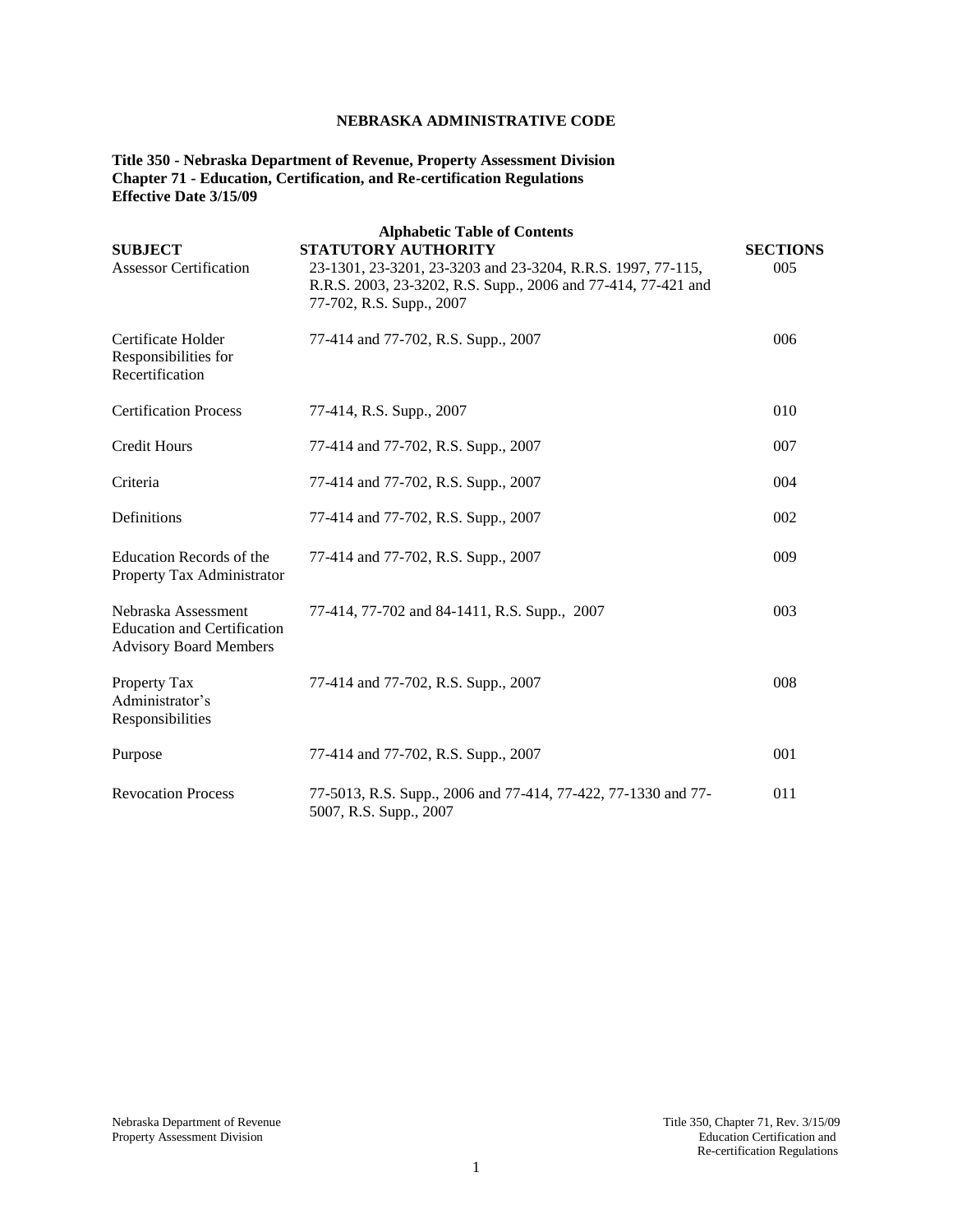| <b>Numeric Table of Contents</b><br>STATUTORY AUTHORITY<br><b>SUBJECT</b><br><b>SECTIONS</b> |                                                                                                                                                          |     |  |
|----------------------------------------------------------------------------------------------|----------------------------------------------------------------------------------------------------------------------------------------------------------|-----|--|
| Purpose                                                                                      | 77-414 and 77-702, R.S. Supp., 2007                                                                                                                      | 001 |  |
| Definitions                                                                                  | 77-414 and 77-702, R.S. Supp., 2007                                                                                                                      | 002 |  |
| Nebraska Assessment<br><b>Education and Certification</b><br><b>Advisory Board Members</b>   | 77-414, 77-702 and 84-1411, R.S. Supp., 2007                                                                                                             | 003 |  |
| Criteria                                                                                     | 77-414 and 77-702, R.S. Supp., 2007                                                                                                                      | 004 |  |
| <b>Assessor Certification</b>                                                                | 23-1301, 23-3201, 23-3203 and 23-3204, R.R.S. 1997, 77-115,<br>R.R.S. 2003, 23-3202, R.S. Supp., 2006 and 77-414, 77-421 and<br>77-702, R.S. Supp., 2007 | 005 |  |
| Certificate Holder<br>Responsibilities for<br>Recertification                                | 77-414 and 77-702, R.S. Supp., 2007                                                                                                                      | 006 |  |
| <b>Credit Hours</b>                                                                          | 77-414 and 77-702, R.S. Supp., 2007                                                                                                                      | 007 |  |
| Property Tax<br>Administrator's<br>Responsibilities                                          | 77-414 and 77-702, R.S. Supp., 2007                                                                                                                      | 008 |  |
| Education Records of the<br>Property Tax Administrator                                       | 77-414 and 77-702, R.S. Supp., 2007                                                                                                                      | 009 |  |
| <b>Certification Process</b>                                                                 | 77-414, R.S. Supp., 2007                                                                                                                                 | 010 |  |
| <b>Revocation Process</b>                                                                    | 77-5013, R.S. Supp., 2006 and 77-414, 77-422, 77-1330 and 77-<br>5007, R.S. Supp., 2007                                                                  | 011 |  |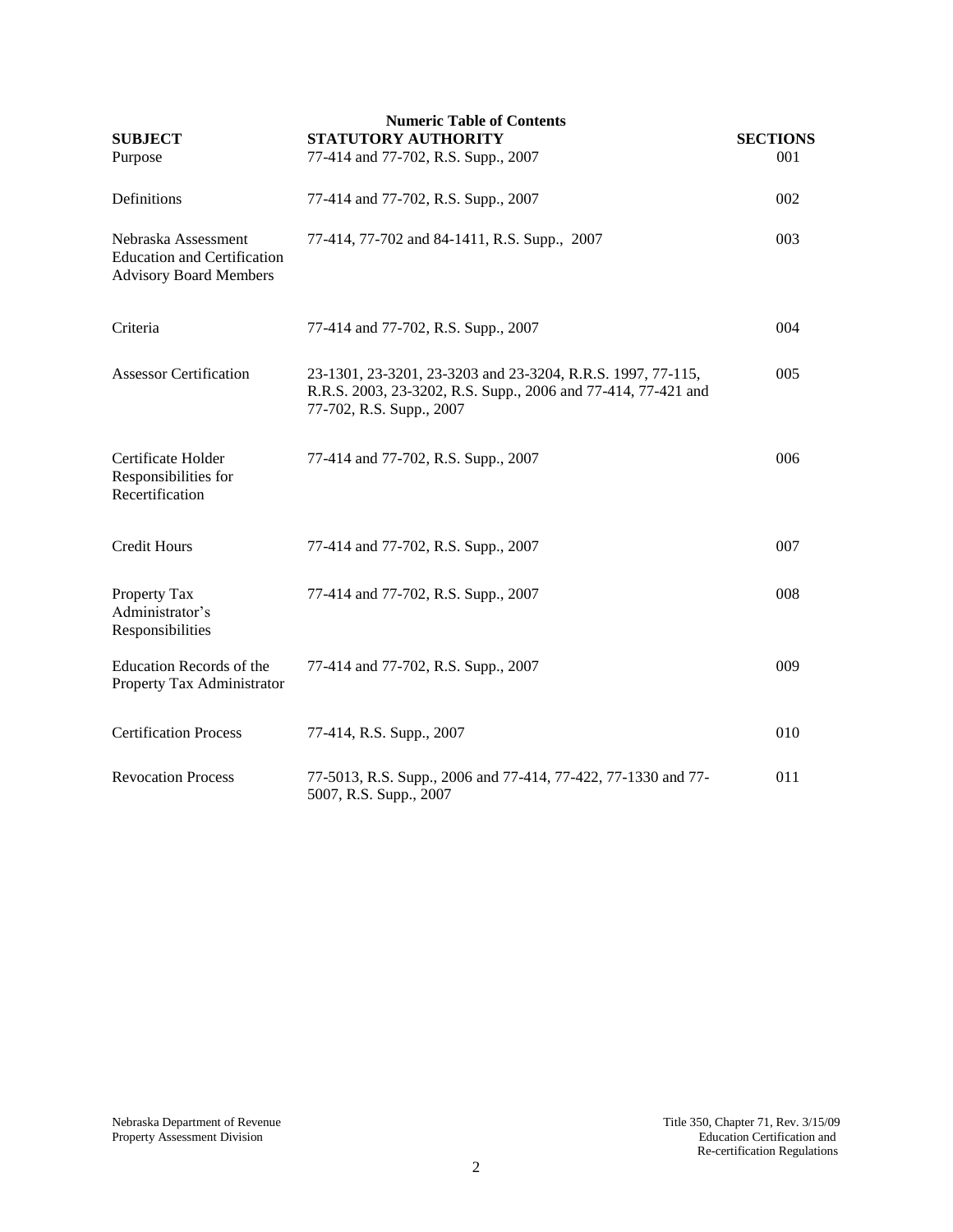## **Title 350-Nebraska Department of Revenue, Property Assessment Division Chapter 71-Education, Certification and Re-certification Regulations**

#### REG-71-001 PURPOSE

001.01 The purpose of these regulations is to provide all holders of assessor certificates interested in the assessment process with the skills, knowledge and competence necessary for accurate assessment of property for tax purposes. Such skills, knowledge and competence may be gained through assessment and appraisal training and education programs. These programs provide a vehicle for gaining greater professionalism in their duties by offering a means for state certification.

(Neb. Rev. Stat. Sections 77-414 and 77-702, R.S. Supp., 2007.)

### REG-71-002 DEFINITIONS

002.01 Approved course shall mean a course of instruction offered by a provider with knowledge in assessment or appraisal processes, recommended by the Nebraska Assessment Education and Certification Advisory Board and approved by the Property Tax Administrator.

002.02 Provider shall mean the administrator of a course, such as the International Association of Assessing Officers (IAAO).

002.03 Credit hour shall mean one hour of instruction in an approved course.

002.04 Nebraska Assessment Education and Certification Advisory Board shall mean a committee of county and state assessors and representatives from the Department of Revenue, Property Assessment Division as defined in REG-71-003.

002.05 Certification shall mean the original certificate verifying successful completion of an examination administered by the Property Tax Administrator or State Tax Commissioner conferring statutory rights on those holding a certificate.

002.06 Re-certification shall mean a continuation of certification when all requirements of these regulations have been met.

002.07 Certificate holder shall mean any individual who has been certified or re-certified to hold the office of assessor or deputy assessor.

002.08 Year shall mean calendar year.

002.09 Four (4) year period shall mean four (4) calendar years, beginning January 1, of each county assessor election cycle such as 2007, and 2011.

002.10 Evidence of completion shall mean documentation from a provider, instructor or educational institution showing the name of the applicant, education provider, course, course hours and the date(s) of the course, workshop or seminar.

002.11 IAAO shall mean the International Association of Assessing Officers.

002.12 County Assessor Certificate shall mean the certificate that is given to any individual who has successfully completed and passed an examination given by the Property Tax Administrator or the State Tax Commissioner.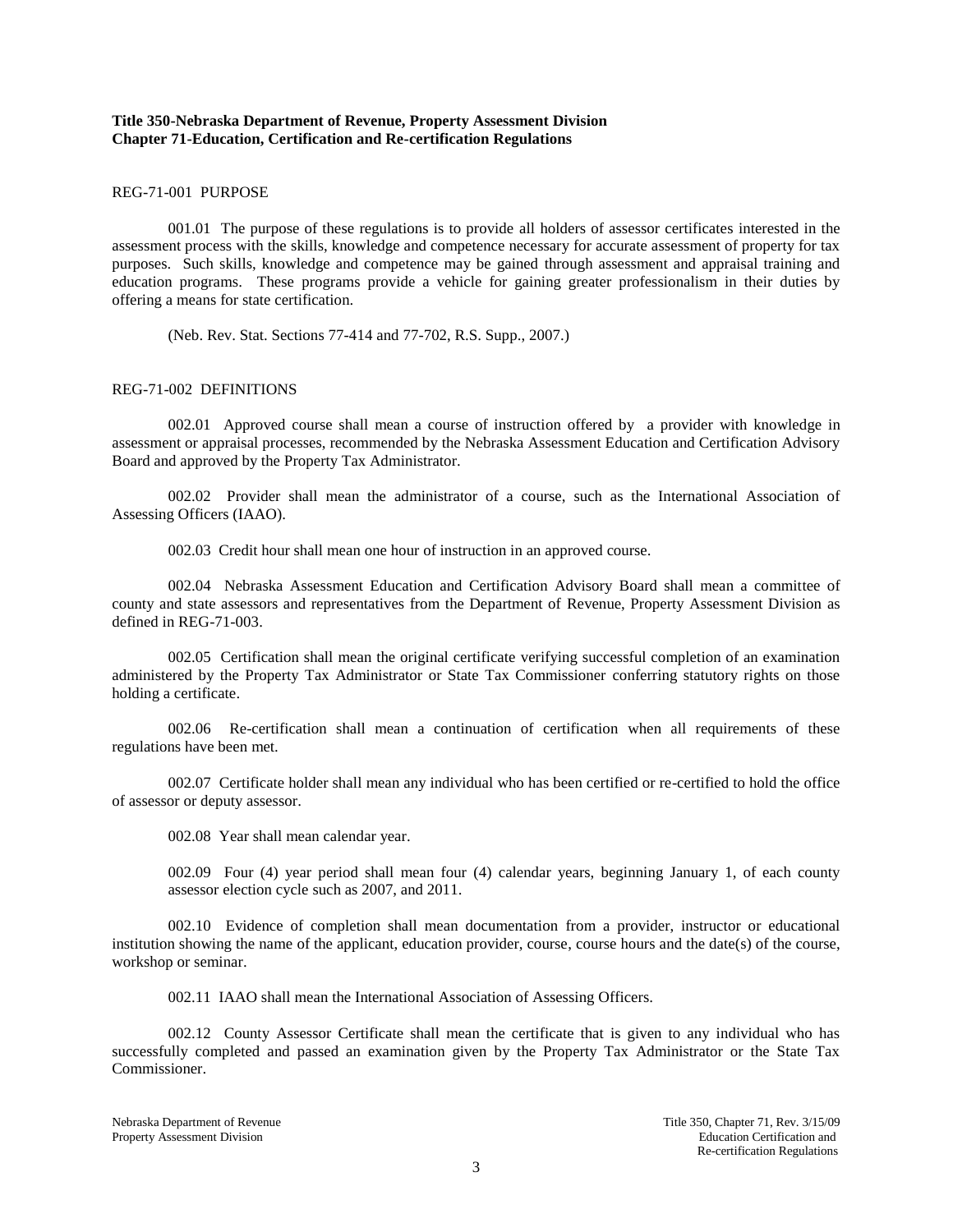002.13 Revocation shall mean the procedure to invalidate a county assessor's certificate.

(Neb. Rev. Stat. Sections 77-414 and 77-702, R.S. Supp., 2007.)

### REG-71-003 NEBRASKA ASSESSMENT EDUCATION AND CERTIFICATION ADVISORY BOARD MEMBERS

003.01 Membership on the Advisory Board shall consist of:

003.01A Three county assessors each having a minimum of one hundred-twenty (120) credit hours of approved courses, selected by the executive board of the County Assessors Association of Nebraska;

003.01B One state assessor who has a minimum of one hundred-twenty (120) credit hours of approved courses, selected by the Property Tax Administrator;

003.01C One representative of the Department of Revenue, Property Assessment Division involved in advising, instructing and interpreting property tax law who has a minimum of one hundredtwenty (120) credit hours of approved courses, selected by the Property Tax Administrator;

003.01D The Department of Revenue, Property Assessment Division education coordinator.

003.02 The terms of the members of the Advisory Board shall be as follows:

003.02A The voting members of the Advisory Board shall be appointed for a term of two years;

003.02B The term of the Department of Revenue, Property Assessment Division education coordinator shall be permanent;

003.02B(1) The education coordinator shall be the chairperson and a non-voting member.

003.02C Members may be re-appointed for one additional term. All terms shall commence on July 1.

003.02D If a position, other than the representative of the Department of Revenue, Property Assessment Division or the state assessor, on the Advisory Board is vacated, the executive board of the County Assessors Association of Nebraska shall appoint a new member to complete the term of the original member.

003.02E If the position of the representative of the Department of Revenue, Property Assessment Division or the state assessor is vacated, the Property Tax Administrator shall appoint a new member to complete the term of the original member.

003.03 Duties of the Advisory Board.

003.03A The Advisory Board shall assist the Property Tax Administrator in developing and administering a program of continuing education for assessment officials and individuals interested in the assessment process.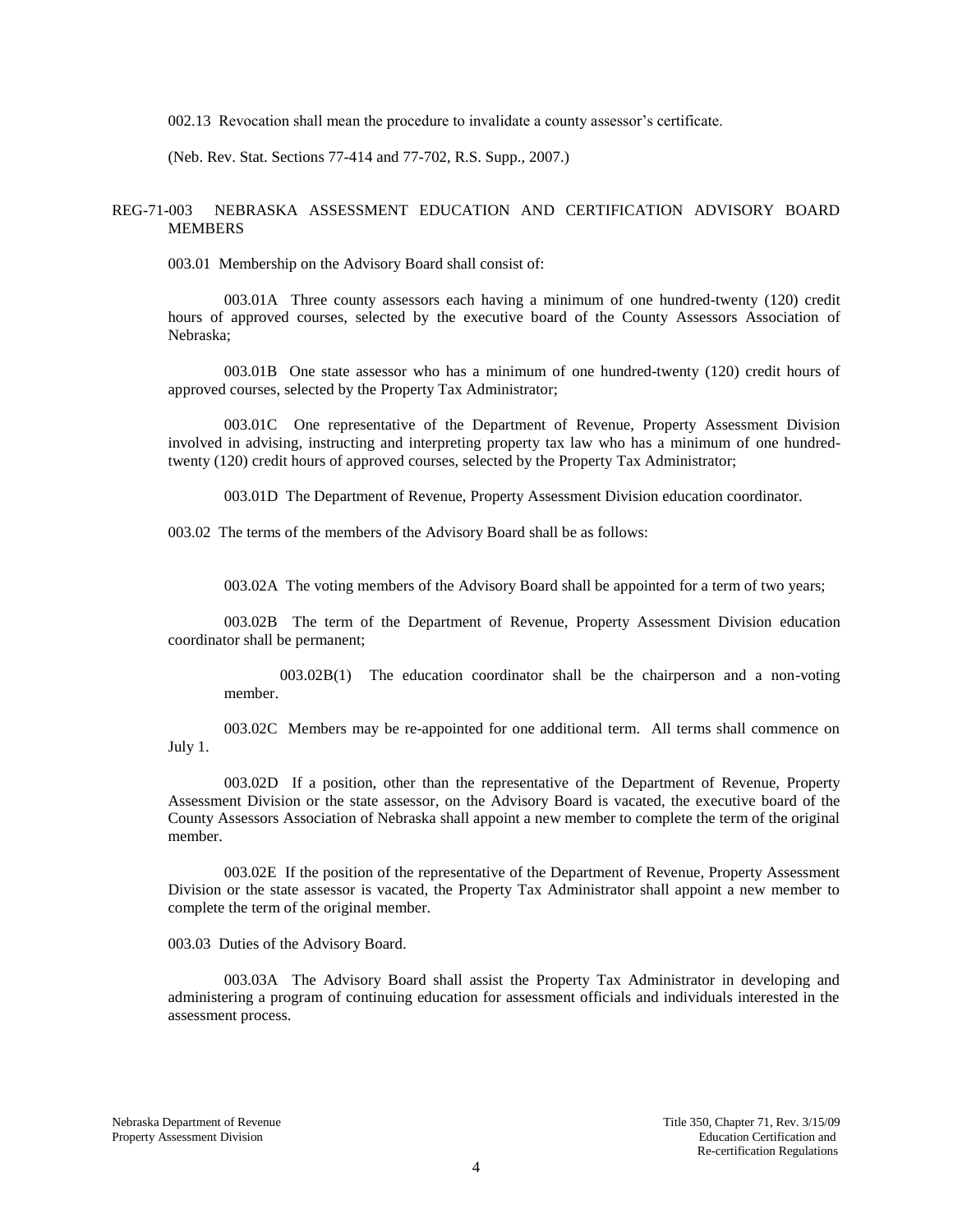003.03B The Advisory Board shall review and recommend approval or denial to the Property Tax Administrator providers and courses offered that have an emphasis on assessment and appraisal procedures, assessment law, property owner rights and responsibilities, duties of assessment officials and other matters related to the assessment and appraisal of property for property tax purposes.

003.03C The Advisory Board shall review and recommend approval to the Property Tax Administrator regarding the examination for the county assessor certificate.

003.04 The Advisory Board shall meet at least once a year. All board members' expenses for travel, lodging, per diem and other miscellaneous items pertaining to business conducted by the Advisory Board shall be submitted to the Property Tax Administrator for approval and payment by the Department of Revenue.

003.04A The chairperson may schedule an emergency meeting of the Advisory Board pursuant to Neb. Rev. Stat. Section 84-1411.

003.05 All recommendations of the Advisory Board shall be subject to approval by the Property Tax Administrator pursuant to Neb. Rev. Stat. Section 77-414.

(Neb. Rev. Stat. Sections 77-414, 77-702 and 84-1411, R.S. Supp., 2007.)

### REG-71-004 CRITERIA

004.01 Criteria for approval of continuing education courses shall be as follows:

004.01A The continuing education courses must contribute to the maintenance and improvement of the quality of assessment and be offered by an approved provider;

004.01B Credit hours for the same continuing education course, or if in the opinion of the Property Tax Administrator as an activity so similar as to be indistinguishable in content, shall be approved only once in each four year period;

004.01C Education courses approved by the Nebraska Real Estate Appraiser Board shall be approved as continuing education courses for continuing education credit.

004.01D To obtain credit for course(s) approved or similar in content offered outside the state of Nebraska, an applicant may request the Property Tax Administrator to approve the course(s) for the appropriate number of hours for re-certification credit.

004.01E Instructors, who are certificate holders, may receive continuing education hours for instructing approved continuing education courses. An instructor may receive one/half (1/2) hour of continuing education credit for each hour of instruction. No course may be counted more than once in a four year period.

004.01F Presentations offered by the Property Tax Administrator at the County Assessors Association of Nebraska workshops and the Nebraska Association of County Officials district meetings shall be approved as a continuing education course for continuing education credit.

004.02 Criteria for approval of providers of assessment courses of study shall be as follows:

004.02A The provider must submit to the Property Tax Administrator a schedule of planned courses including dates and locations of all educational offerings they are seeking approval for at least 90 days prior to the first scheduled class session;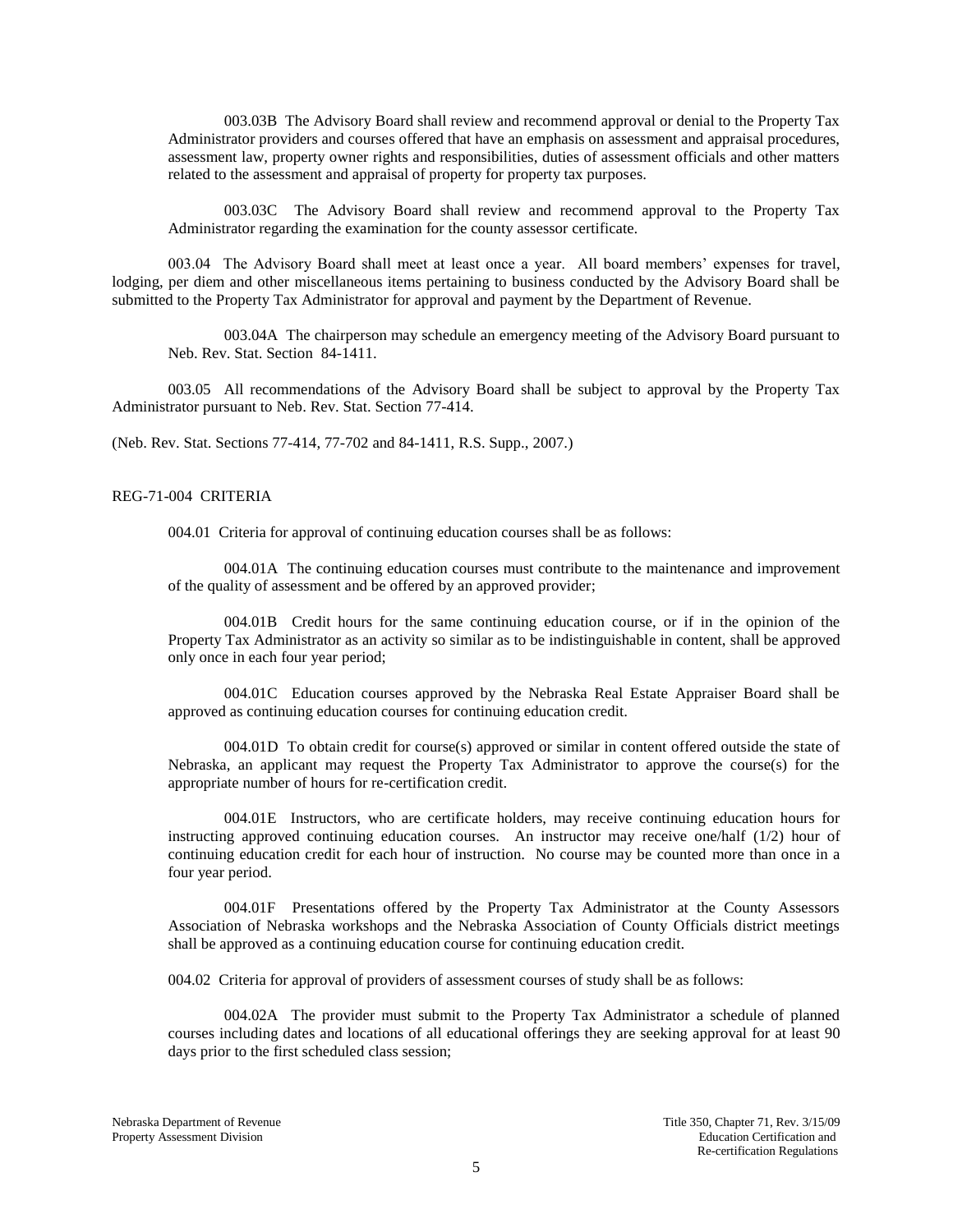004.02A(1) The Property Tax Administrator may waive the ninety (90) days approval period.

004.02B The provider must submit to the Property Tax Administrator a schedule of planned courses including dates and locations for all educational offerings that have been approved at least fourteen (14) days prior to the first scheduled class session.

004.02C Each provider shall keep attendance records in a manner intended to insure full time attendance by students;

004.02D A document certifying satisfactory completion must be issued by the provider to each student upon completion of the course of study or continuing education activity;

004.02E The Property Tax Administrator shall notify providers seeking approval for courses for certification and educational credit in writing of the approval or disapproval of such courses and shall provide reasons for that determination.

004.0F In the event that a provider shall feel aggrieved as to the Property Tax Administrator's determination of disapproval of a course for continuing education, the provider may file a protest with the Tax Commissioner within thirty (30) days of that determination, pursuant to the Practice and Procedure Regulations, Chapter 90.

(Neb. Rev. Stat. Sections 77-414 and 77-702, R.S. Supp., 2007.)

### REG-71-005 ASSESSOR CERTIFICATION

005.01 No person shall be eligible to file for, assume, or be appointed to, or hold the office of county assessor, serve as a deputy assessor, or hold the position of state assessment manager unless he or she holds a County Assessor Certificate issued by the Property Tax Administrator or State Tax Commissioner.

005.02 No person shall be eligible to file for, assume, be appointed to, or hold the office of county clerk acting as ex officio county assessor unless he or she holds a County Assessor Certificate issued by the Property Tax Administrator or State Tax Commissioner.

005.03 In order to obtain a County Assessor Certificate, each person must successfully complete an examination given by the Property Tax Administrator. The examination shall test and determine the qualifications of the person to perform the duties of the assessor. The examination is offered in February, May, August, and November of each year. Successful completion of the examination shall require a grade of seventy (70) percent or higher. The Tax Commissioner shall set the fee for the examination and it shall be based upon the cost to prepare, review, administer, and grade the examination, as well as the cost to prepare and provide the application, study materials, and certificate.

005.04 Beginning January 1, 2003, any certificate holder who desires to retain the certificate shall retake and successfully complete the examination given by the Property Tax Administrator within the last six (6) months of the four (4) year period following the receipt of the certificate, for the first time, or successfully renewing the certificate, or upon achieving the continuing education requirements established for re-certification pursuant to REG-71-006.01.

(Neb. Rev. Stat. Sections 23-1301, 23-3201, 23-3203 and 23-3204, R.R.S. 1997, Neb. Rev. Stat. Sections 77-115, R.R.S. 2003, Neb. Rev. Stat. Section 23-3202, R.S. Supp., 2006 and Neb Rev. Stat. Sections 77-414, 77-421 and 77-702, R.S. Supp., 2007.)

Nebraska Department of Revenue Title 350, Chapter 71, Rev. 3/15/09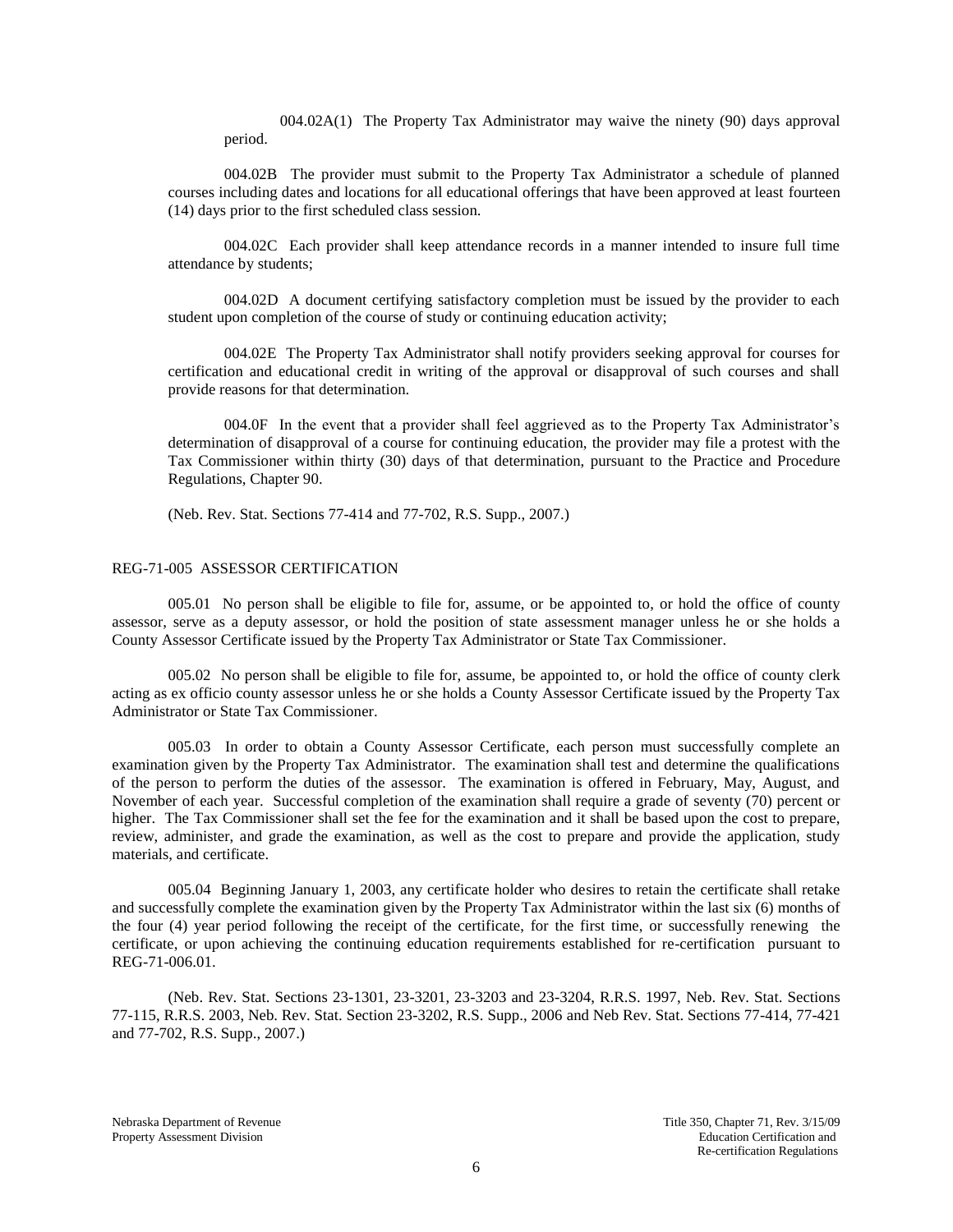#### REG-71-006 CERTIFICATE HOLDER RESPONSIBILITIES FOR RE-CERTIFICATION

006.01 All certificate holders must obtain 60 hours of approved continuing education within each four year period to be eligible to receive approval by the Property Tax Administrator for re-certification.

006.01A After January 1, 2003, any individual that becomes a certificate holder during an unexpired four year period must obtain the required continuing education after becoming a certificate holder to receive approval by the Property Tax Administrator for re-certification. The required hours of approved education necessary to obtain re-certification shall be determined as follows:

Number of months remaining in 4 year period  $X = 60$  = Required hours for re-certification

48

For example, if an individual obtains a certificate during March of the fourth year of the four year period, the hours of approved continuing education to be earned after obtaining their certificate to be eligible for re-certification would be 11, determined as follows:

$$
60 = 11 \text{ hours}
$$

006.01B Any individual that becomes a certificate holder during the last year of an unexpired period will not be required to obtain the continuing education requirements established in REG-71- 006.02A.

006.02 Assessor requirements.

 $\blacksquare$ 

006.02A Assessors assuming office on or after January 1, 2003, shall, within four years from the date of assuming the office, complete IAAO Course 101 - Fundamentals of Real Property Appraisal, and IAAO Course 300 - Fundamentals of Mass Appraisal, or the equivalent thereof.

006.02A(1) The Property Tax Administrator shall notify the assessor assuming office, in writing, that they must meet this requirement within their four year period.

006.02B Assessors assuming office on or after January 1, 2003 that have completed the required courses in REG-71-006.02A prior to taking office shall not be required to retake the said courses. Assessors who have taken the required courses must provide evidence of completion to the Property Tax Administrator on forms provided by the Tax Commissioner. All other continuing education requirements by the Property Tax Administrator for re-certification will be required.

006.03 Application process and notification of continuing education.

006.03A All certificate holders when seeking re-certification shall provide to the Property Tax Administrator the following:

006.03A(1) A completed application on a form provided by the Property Tax Administrator; and

006.03A(2) Evidence of the completion of continuing education courses as defined in REG-71-002.10.

Nebraska Department of Revenue Title 350, Chapter 71, Rev. 3/15/09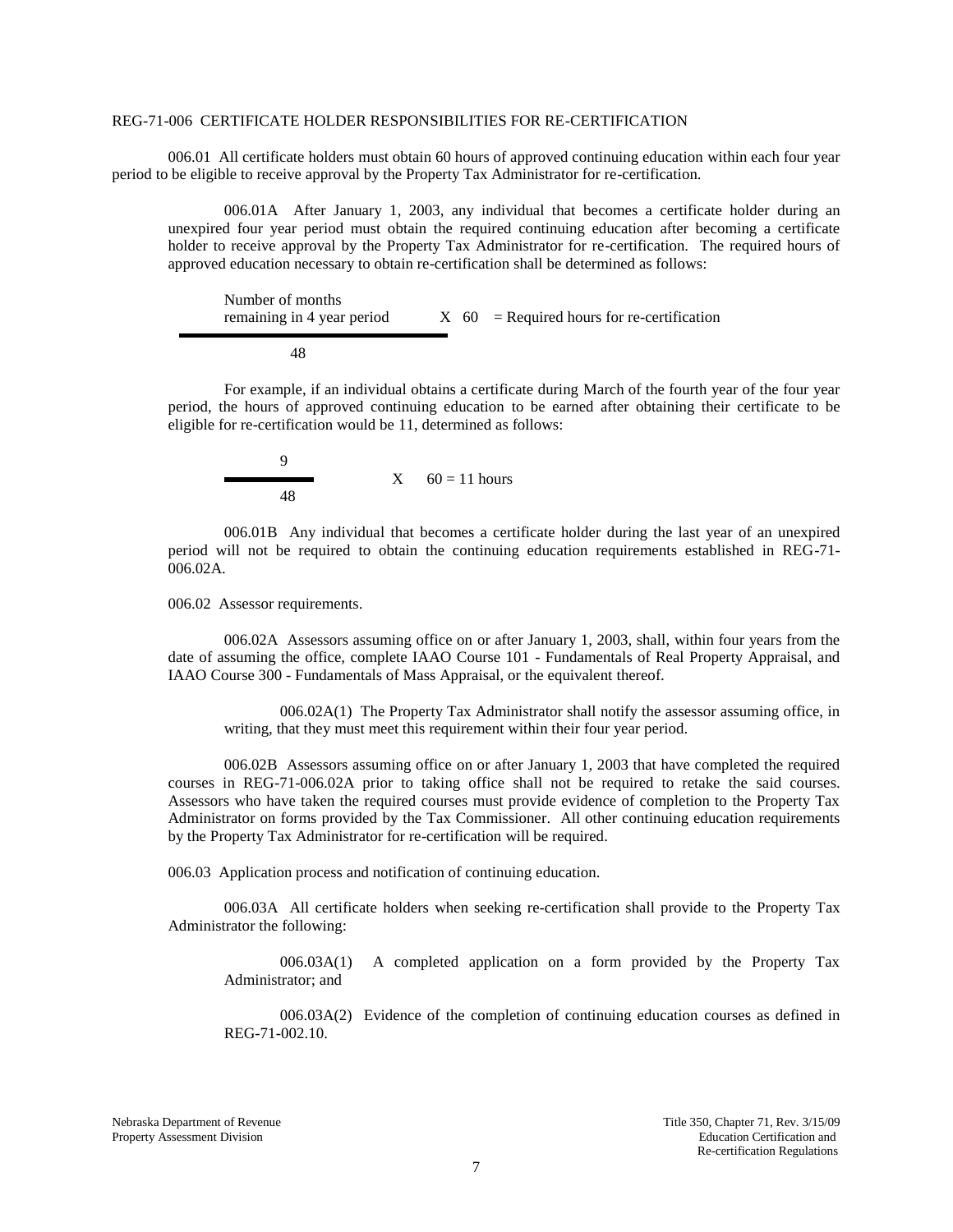006.03A(3) Certificate holders will not need to submit application for credit hours earned at or for presentations offered by the Property Tax Administrator at the County Assessor's Association of Nebraska workshops and the Nebraska Association of County Officials district meetings.

006.04 The Property Tax Administrator shall notify the certificate holder, in writing, of any credit hours that have failed to meet the requirements set in REG-71-004.01 and have been disapproved. The notice shall set forth the reasons for such disapproval.

006.05 In the event that a certificate holder shall feel aggrieved as to the Property Tax Administrator's determination for approval of hours, or the disapproval of credit hours, they may file a protest with the Tax Commissioner within 30 days of that decision pursuant to the Practice and Procedure Regulations, Chapter 90.

006.06 By February 1 of each year, the Property Tax Administrator shall mail to all certificate holders a copy of their completed educational record and of the remaining credit hours of continuing education necessary to achieve re-certification. Notification shall be mailed to the last known address of the certificate holder.

006.06A In the event that a certificate holder does not agree with the number of credit hours of continuing education that the Property Tax Administrator has recorded, he or she shall notify the Property Tax Administrator in writing, of any corrections within 30 days of the February 1 mailing.

(Neb. Rev. Stat. Sections 77-414 and 77-702, R.S. Supp., 2007.)

#### REG-71-007 CREDIT HOURS

007.01 Attendance is mandatory to receive credit for any continuing education course.

007.02 Partial credit for absences in an emergency may be approved by the Property Tax Administrator based upon the percent of the class attended. For the purposes of this regulation, an emergency shall include those reasons constituting good cause, addressed as follows:

007.02A For purposes of this regulation good cause shall include but not be limited to:

007.02A Injury to or illness or death of an employee or assessor; or

007.02B Injury to or illness or death of a member of the employee or the assessor's family; or

007.02C Other circumstances which would render attendance at the continuing education course a hardship upon the assessor or his or her employee.

007.03 If a course includes an examination, the applicant shall take the examination. A passing grade is not required to receive continuing education credit.

(Neb. Rev. Stat. Sections 77-414 and 77-702, R.S. Supp., 2007.)

## REG-71-008 PROPERTY TAX ADMINISTRATOR'S RESPONSIBLITIES

008.01 The Property Tax Administrator shall conduct and contract for programs sufficient to allow certificate holders to meet the continuing education requirements. These programs shall be offered in various places throughout the state and at regular intervals.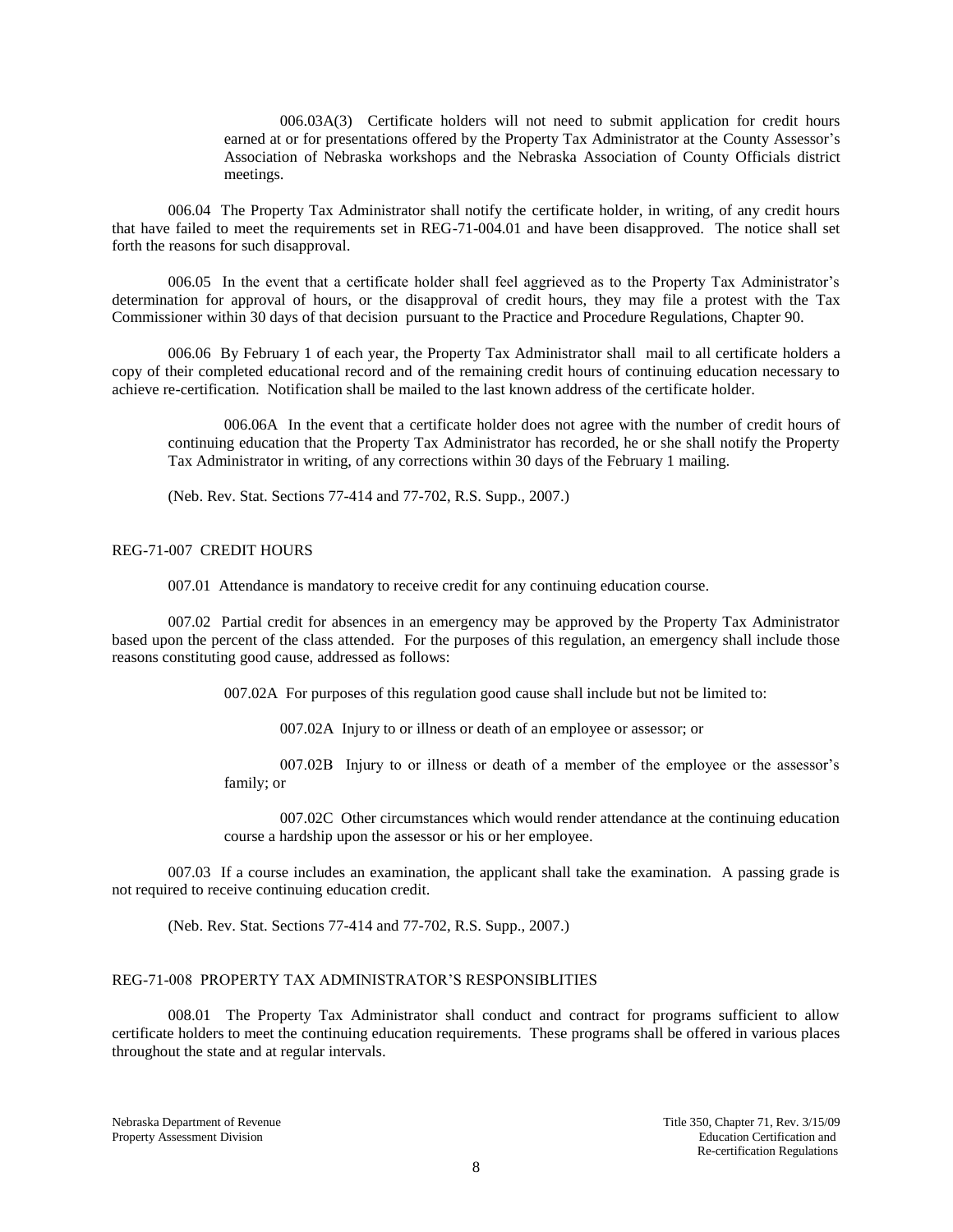008.02 The Property Tax Administrator shall approve providers offering courses on appraisal, assessment, and taxation that will qualify for continuing education courses as required in REG-71-006.

008.03 The Property Tax Administrator shall approve courses on appraisal, assessment, and taxation offered that will qualify for continuing education courses as required in REG-71-006.

008.04 The Property Tax Administrator shall review and approve all applications for continuing education hours to determine if they have met the criteria as established in REG-71-004.01.

(Neb. Rev. Stat. Sections 77-414 and 77-702, R.S. Supp., 2007.)

## REG-71-009 EDUCATION RECORDS OF THE PROPERTY TAX ADMINISTRATOR

009.01 The Property Tax Administrator will create and maintain education records for all certificate holders.

009.02 The records kept and maintained under this regulation shall be subject to the Nebraska public records statutes.

(Neb. Rev. Stat. Sections 77-414 and 77-702, R.S. Supp., 2007.)

#### REG-71-010 RE-CERTIFICATION PROCESS

010.01 The Property Tax Administrator shall review all certificate holders for continuing education hours.

010.02 Upon review of the information relating to continuing education hours for each certificate holder, the Property Tax Administrator shall;

010.02A Notify in writing each certificate holder who has successfully met the continuing education requirements as stated in REG-71-006.01.

010.02B Notify in writing each certificate holder of his or her failure to have met the continuing education requirement as stated in REG-71-006.01. Failure to have met the continuing education requirement will result in the revocation process to be initiated pursuant to REG-71-011.

(Neb. Rev. Stat. Section 77-414, R.S. Supp., 2007.)

#### REG-71-011 REVOCATION PROCESS

011.01 The Tax Commissioner shall have the power to revoke the assessor's certificate of any certificate holder who is not an assessor, for failure to comply with the continuing education requirements as provided in REG-71-006.01.

011.01A The Tax Commissioner shall notify in writing each certificate holder of his or her intent to revoke their county assessor's certificate for failure to maintain continuing education hours.

011.01B Upon receiving a notice of the Tax Commissioner's intent to revoke an assessor certificate, a certificate holder other than a county assessor, or deputy county assessor may request a hearing with the Tax Commissioner within thirty (30) days of the notice of intent to revoke pursuant to the Practice and Procedures Regulation, Chapter 90.